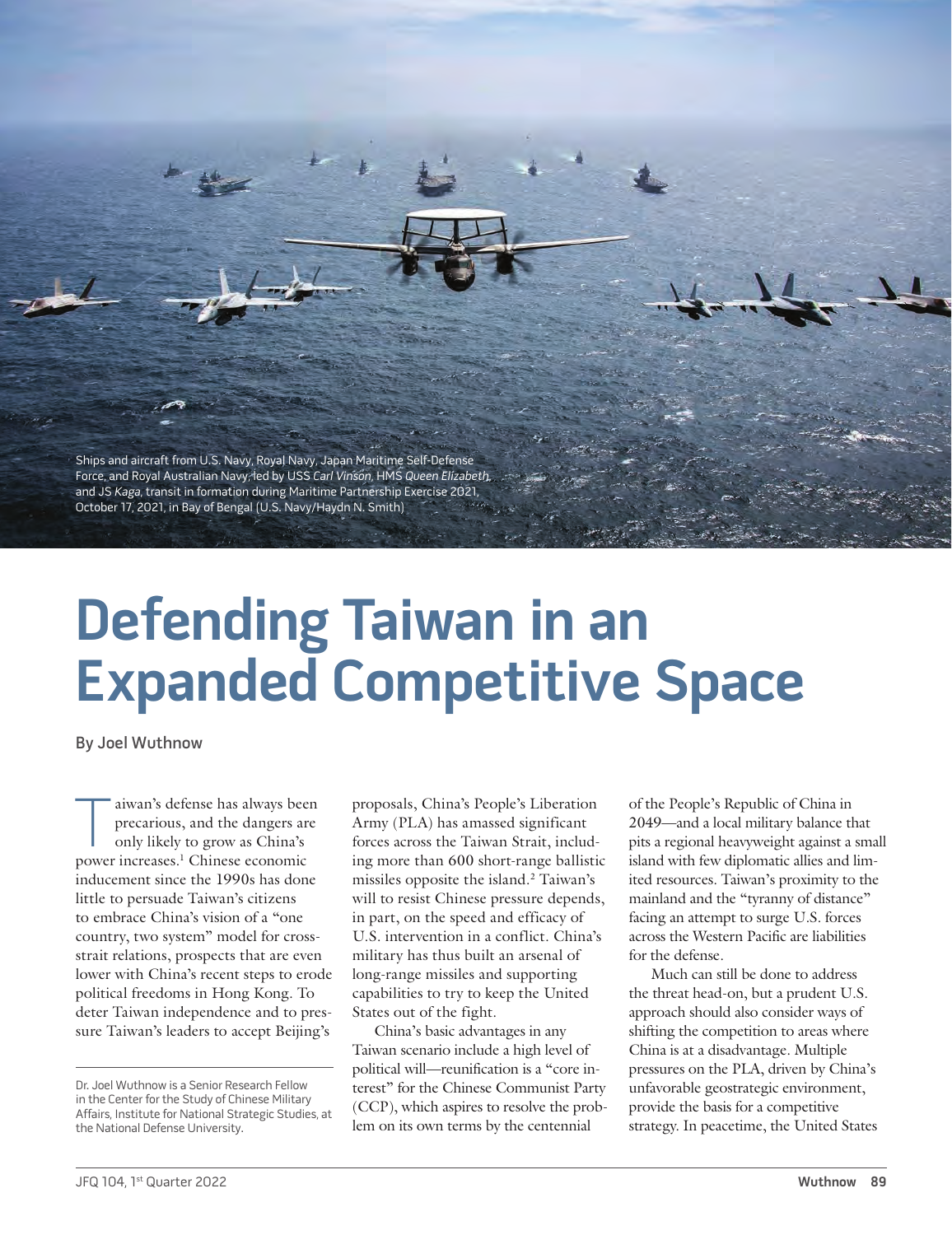

Security Forces Airmen assigned to 28<sup>th</sup> Security Forces Squadron from Ellsworth Air Force Base, South Dakota, patrol near Air Force B-1B Lancer taxiway at Andersen Air Force Base, Guam, in support of Bomber Task Force mission, December 26, 2020 (U.S. Air Force/Tristan Day)

should create headaches for the PLA in other areas bordering China by increasing military assistance and training to China's other rivals. This approach would leverage the demand that many states have for better capabilities to resist Chinese coercion and play to preexisting Chinese concerns about threats suddenly appearing in secondary theaters. A PLA that is simultaneously having to counter many different challenges will be less able to focus on Taiwan.

Looking at Taiwan's defense through a competitive strategy lens also suggests different options for confronting the PLA in wartime. China's military structure is built on the notion that the PLA must be prepared to fight in many theaters at once. By necessity, it contains a centralized command and control and logistics system designed to manage and reallocate forces in a war. Targeting those critical links would complicate Chinese decisionmaking, reduce the PLA's capacity to mass forces, and support U.S. and Taiwan operations in the main theater. To limit escalation risks, those operations should

rely, wherever possible, on nonkinetic means. Ensuring Taiwan's defense is no easy feat but will be easier with operations that defray China's local advantages and keep the PLA off balance.

#### **A New Lens for an Old Problem**

Most discussions on improving Taiwan's defenses focus on two issues. First is modernizing Taiwan's military and equipping it with the means of resisting Chinese aggression. This is the subject of Taiwan's "overall defense concept," which focuses on asymmetric weapons such as sea mines and coastal defense cruise missiles needed to blunt an invasion.3 Taiwan's limited ability to weather a Chinese offensive even with advanced equipment has led to a second focus: preserving a credible U.S. intervention capability so that the United States would be able to meet its obligations under the Taiwan Relations Act to "maintain the capacity" to resist China's use of force (acknowledging that any military intervention would ultimately be a political decision).<sup>4</sup> In recent years,

all the services have rolled out revised operational concepts designed to allow U.S. forces to operate within China's antiaccess/area-denial envelope, such as using stealthier ships more, reducing reliance on large bases, operating more from austere airstrips, and exploiting long-duration unmanned technology.

Both approaches are helpful in instilling doubt in the Chinese leadership about the PLA's prospects in an amphibious invasion. Nevertheless, a problem for the defense is that China has built large advantages in most categories of conventional power across the Taiwan Strait—in submarines, for instance, the ratio is 34 Chinese submarines assigned to the relevant theaters versus 2 for Taiwan—forcing Taipei to rely on U.S. intervention to ensure its ability to resist a blockade and successive waves of amphibious and airborne assaults. Yet this is a gamble, if one credits reports that wargames consistently show U.S. forces losing to China, due in part to China's impressive counter-intervention capabilities and in part to the vast distances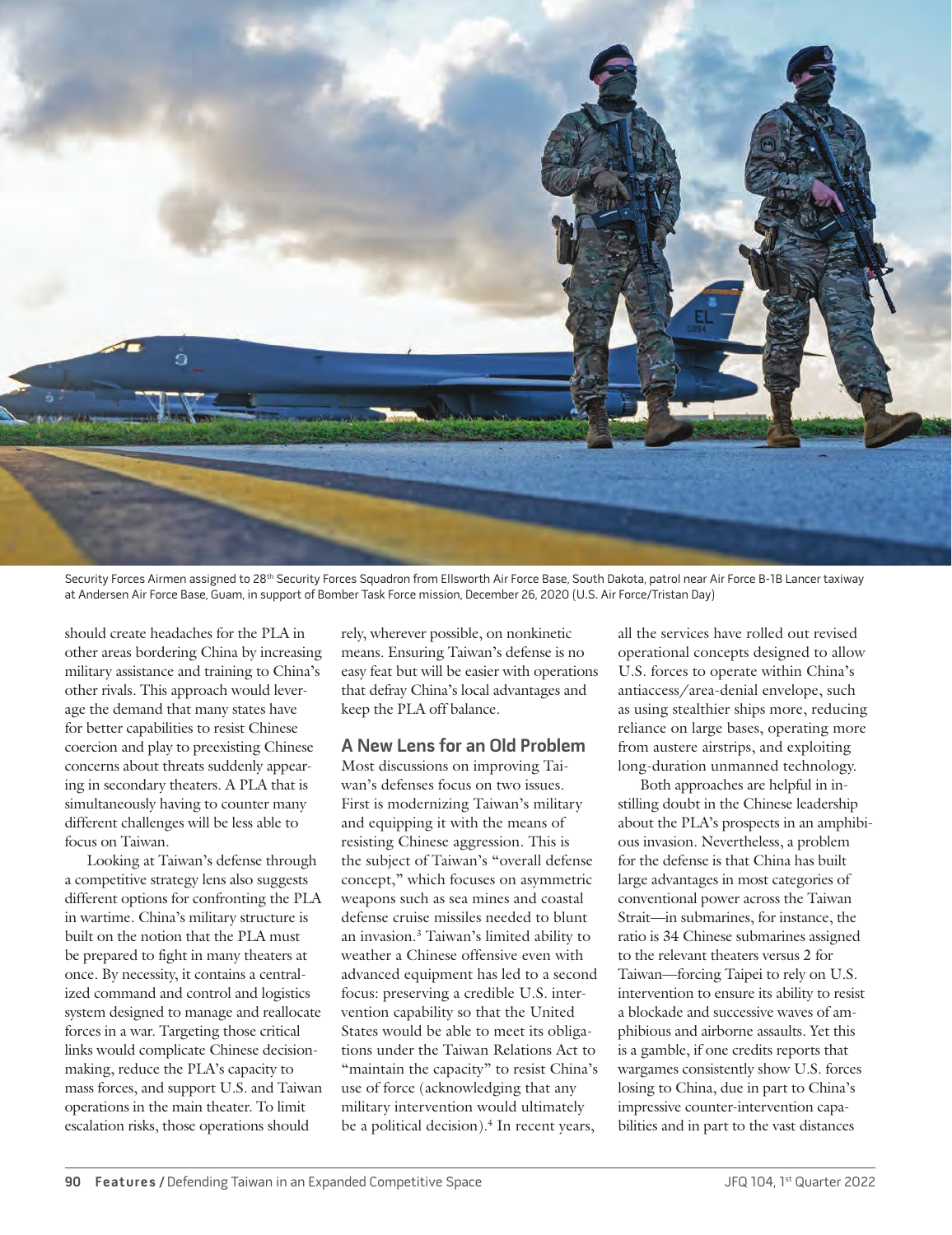that U.S. forces need to traverse. Some concepts of intervention also envision extensive strikes on the mainland, which would carry a high risk of retributive Chinese strikes on U.S. targets, such as military bases in Japan or Guam.5

Given those limitations, more thought is needed on how to move the competition to different playing fields where China has fewer advantages (reflecting the logic of the "competitive strategies" approach pioneered by Andrew Marshall in the early 1970s).6 Adopting this philosophy, the 2018 National Defense Strategy encourages U.S. policies that "expand the competitive space, seizing the initiative to challenge our competitors where we possess advantages and they lack strength."7 U.S. doctrine has emphasized a related point: that adversary decisionmaking should be complicated by presenting it with "multiple dilemmas," overwhelming its capacity to reach timely decisions on the use of force.8 Both tenets encourage U.S. strategists to think creatively about our adversary's constraints while taking a more holistic view of our own comparative strengths.

### **The PLA's Fundamental Dilemma**

The basis of a competitive strategy is the tension in Chinese military strategy between preparing for a war with Taiwan and fulfilling the dizzying array of other requirements with finite resources.<sup>9</sup> A war with Taiwan has been the PLA's top planning scenario since the early 1990s. The rise of a new generation of Kuomintang leaders who had less interest in a political union with the mainland, combined with a Taiwan electorate largely opposed to unification, meant that the PLA needed to prepare to seize and occupy the island. This led to investments in short-range ballistic missiles, submarines, and amphibious capabilities, as well as training in what used to be called the Nanjing Military Region, recently rebranded as the Eastern Theater Command, focused on capturing offshore islands. The possibility of U.S. intervention, underscored by the involvement of two U.S. aircraft

carriers in the 1995–1996 Taiwan Strait Crisis, sparked an emphasis on developing long-range antiship missiles and other capabilities to forestall U.S. intervention in a conflict.

The PLA could not, however, fully commit to preparations for a war with Taiwan and the United States. The crux of the problem is a highly unfavorable geostrategic environment. Within China itself, the western third of the country is occupied by ethnic Uighurs and Tibetans who have their own dreams of independence. Regionally, China shares land borders with 14 countries and maritime borders with an additional 7, including states that are either unstable, such as North Korea and Afghanistan, or that have territorial disputes with China, including Japan, India, the Philippines, and Vietnam.10 Defending China's long borders and dissuading other countries from asserting their sovereignty claims put competing demands on China's finite military resources. U.S. military presence and the specter of U.S. involvement in conflicts ranging from Korea to the South China Sea also mean that the PLA must prepare for high-end conflicts outside the Taiwan Strait.

An additional problem, from the PLA's perspective, is the fear that China's rivals—both within the region and domestic forces opposed to Chinese Communist Party rule—could take advantage of a war with Taiwan to challenge the regime or seize Chinese territory. Chinese strategists write of the possibility of a "chain reaction" of wars cascading across China's frontiers. Such concerns are not new. Mao himself reputedly warned the PLA not to overlook problems outside the main theater. Indeed, Chinese historians note that none of the wars that China fought during the Cold War was in an area then designated as the "main strategic direction."<sup>11</sup> In the PLA's jargon, the military should not overemphasize the main strategic direction (the southeast coast; and the Taiwan Strait, in particular); it also needs to prepare for combat in other theaters.<sup>12</sup>

Combined, these competing concerns mean that the PLA has needed to generate capabilities less relevant to island

landings, widely disperse its resources across the country (including allocating advanced fighters and other modern capabilities to other regions), balance the three naval fleets, and develop plans and train for a variety of contingencies.13 The theater command system itself, as noted below, is optimized for smaller border clashes and not a single major conflict of the sort that would be prosecuted on Taiwan. Compounding the problem is the PLA's personnel system in which officers spend most of their careers in a single theater and are thus less fungible across different contingencies than, for instance, their American peers who frequently rotate to new assignments.

The June 2020 escalation with Indian troops along the disputed Himalayan border illustrates the countervailing pressures on PLA resources and attention.<sup>14</sup> The area is what the PLA refers to as a "secondary strategic direction," where the threats facing China are less intense than in the main strategic direction, but still require significant forces to deter or defeat a rival. To counter India and perform other missions such as defending China's Central Asian borders and deterring uprisings in ethnic majority regions, the PLA has allocated roughly a quarter of its ground forces to the Western Theater Command and the Tibet and Xinjiang military districts, complemented by eight fighter/ground attack brigades and four missile brigades.15 These forces train for missions such as counterterrorism and high-altitude warfare and against the capabilities of particular adversaries that have little bearing on the operations China would conduct in a war with Taiwan.

Concerns about flare-ups in other regions and a broad distribution of capabilities have not prevented the military balance across the strait from shifting gradually in China's favor. PLA capabilities have regularly been used to intimidate Taiwan's leaders—for instance, by a steady rhythm of H-6 bomber flights around the island—and are sufficient for a range of cross-strait operations, including missile bombardments and a blockade.16 Moreover, there are some circumstances in which Beijing might accept a high degree of risk to its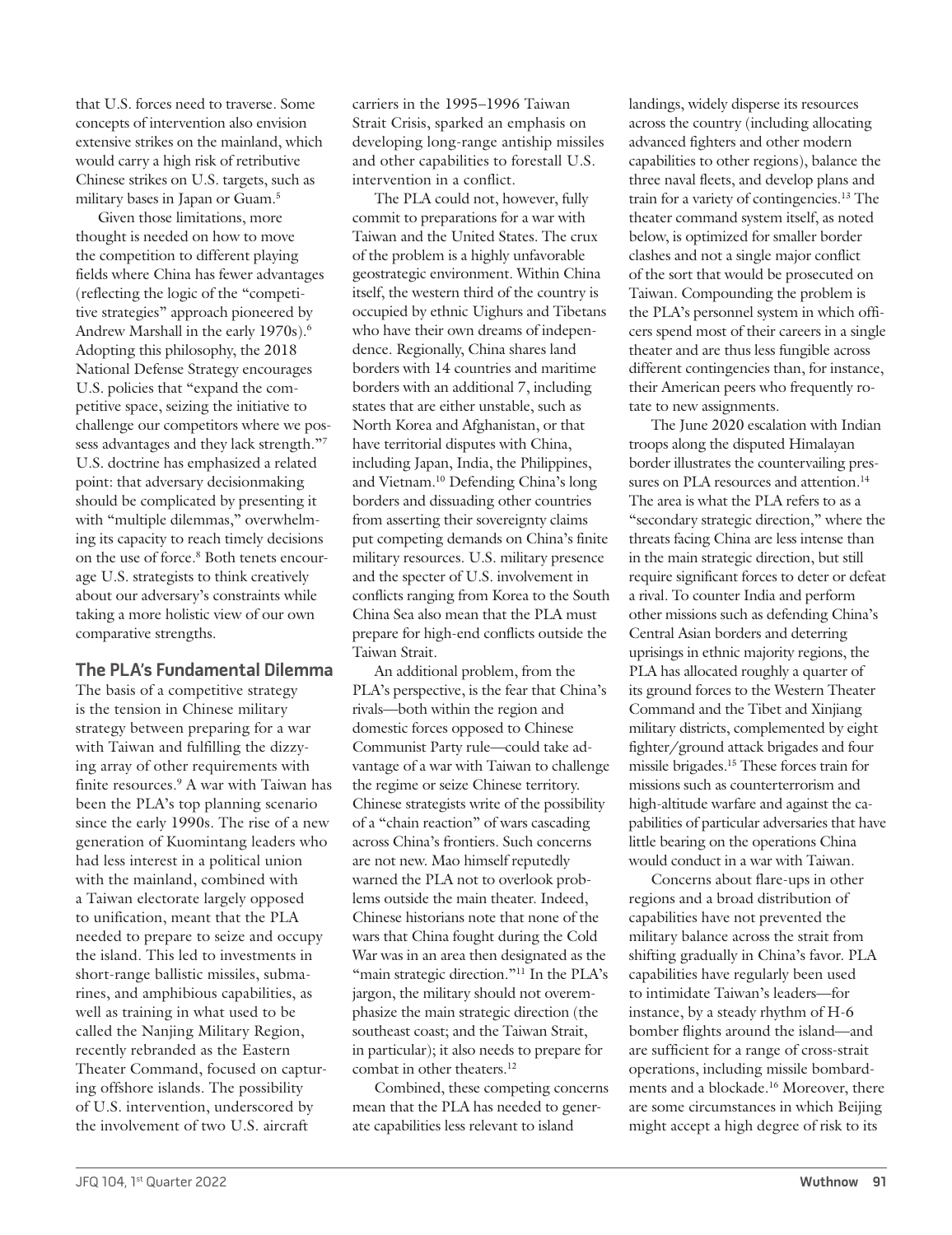other interests to launch a war against Taiwan. For instance, a Taiwanese declaration of independence could generate a high degree of domestic pressure on the CCP to act. However, Taiwanese leaders have been careful to avoid such provocations, meaning that the likeliest scenario for China would be a calculated war of choice.<sup>17</sup> Yet competing considerations reduce China's ability to mass its forces in wartime and make the task of Taiwan's defense more manageable for Taipei and Washington.

# **A Chain of Porcupines**

China's force planning dilemma provides options for thinking differently about Taiwan's defense prior to and during a conflict initiated by Beijing. Applying a competitive strategies approach, U.S. defense strategy in peacetime should aim to reduce China's ability to focus on Taiwan by maximizing the range and complexity of challenges facing the PLA in other theaters. This requires, in part, that the United States maintain a strong presence at many points along China's periphery, voice support for the defense of allies, and conduct high-end exercises with China's other rivals. Such activities, which are central to the current Indo-Pacific strategy, play into Chinese concerns about encirclement and add to the pressure to divide up resources among many theaters.<sup>18</sup>

Expanding security cooperation with other states would enhance those effects. Using Michael Beckley's twist of a phrase coined by William S. Murray, an explicit goal of U.S. strategy should be to ring China with "prickly porcupines" by supplying other states with the military tools necessary to resist coercion.19 Providing additional training and advanced weapons and equipment, like antiship missiles, to states such as Vietnam, the Philippines, Indonesia, and Malaysia, would serve their interests in maintaining sovereignty while also ramping up the challenges the PLA Navy, Marines, and Air Force would have to counter outside the Taiwan Strait. By pursuing their own ends, these countries could indirectly contribute to Taiwan's defense without

requiring them to be actively involved in cross-strait affairs.

From this perspective, expanded security cooperation with states far from China's southeast coast is particularly useful. India is a prime example. Upgrading defense ties with New Delhi has been a goal of the last few U.S. administrations, pursued most recently through renewed efforts to expand defense industry cooperation; approval of \$3 billion in arms sales, including high-end items like air defense radars, MK 54 torpedoes, and Harpoon missiles; an agreement on the sharing of military intelligence; and combat-focused exercises in the Indian Ocean featuring India and Japan. Further arms sales and other assistance would not only serve India's interest in countering Chinese coercion, which has been piqued because of the 2020 border crisis, but also draw PLA resources away from the Taiwan Strait.

As Andrew Marshall explained regarding the Soviet Union, competitive strategies should also leverage bureaucratic fissures in the target country. Relevant here are China's tendency to carve up the budgetary pie with as many "winners" as possible, contestation between different parts of the PLA for scarce resources, and the lack of a strong central mechanism to adjudicate bureaucratic disputes. Increasing threats from smaller rivals in the South China Sea would not only take up time and capacity for the Southern Theater Command but also provide an argument for that theater to demand resources, which might otherwise go to the Eastern Theater Command. Deepening defense cooperation with India, for instance, would serve as a powerful rationale for the Western Theater Command to argue for more resources.

Selling more advanced arms to China's other neighbors in a bid to take pressure off Taiwan would probably not dissuade China from using force—any decision to use force assumes a high risk and cost tolerance and would be undertaken only in exigent circumstances. But it does encourage the PLA to spread out its limited resources, which ultimately works in favor of Taiwan's defense.

# **Critical Targets**

U.S. strategy could also try to move the competition in new directions during a conflict. Such moves are typically discussed under the label of "horizontal escalation," involving attacks on an adversary's interests in a secondary theater.20 In a Taiwan scenario, it is tempting to imagine U.S. forces leveraging their maneuverability to pose problems that tie up PLA resources elsewhere. However, opening a second front would be difficult because of the near certainty that India or other countries in the region would stay out of the conflict and the likelihood that U.S. leaders, attuned to the costs of a wider regional conflagration, would also try to avoid a larger war. As the congressionally mandated National Defense Strategy Commission argued, "It is unlikely that the United States could force its adversary to back down by applying pressure—military or otherwise—in secondary areas."<sup>21</sup>

In an indirect way, however, China's geostrategic circumstances give the United States additional warfighting options that do not rely on kinetic strikes or futile diversions. The starting point is that the PLA has adopted an organizational structure attuned to many small conflicts, and not to a single large contingency. This preference for smaller contingencies is reflected in the PLA's theater command system (which replaced the former military regions as part of the broad restructuring of the military that began in late 2015).22 The Eastern Theater Command lacks all the capabilities that would be necessary to execute a war: amphibious and airborne units are based in adjacent theaters and space and cyber assets are under the Strategic Support Force. Countering U.S. intervention would require long-range missiles that are likely under the direct control of the Central Military Commission. In addition to mobilizing reinforcements, frontline commanders may have to request ammunition and equipment based in other theaters if major losses are sustained at the war's outset.

The limitations of China's theater command structure mean the war would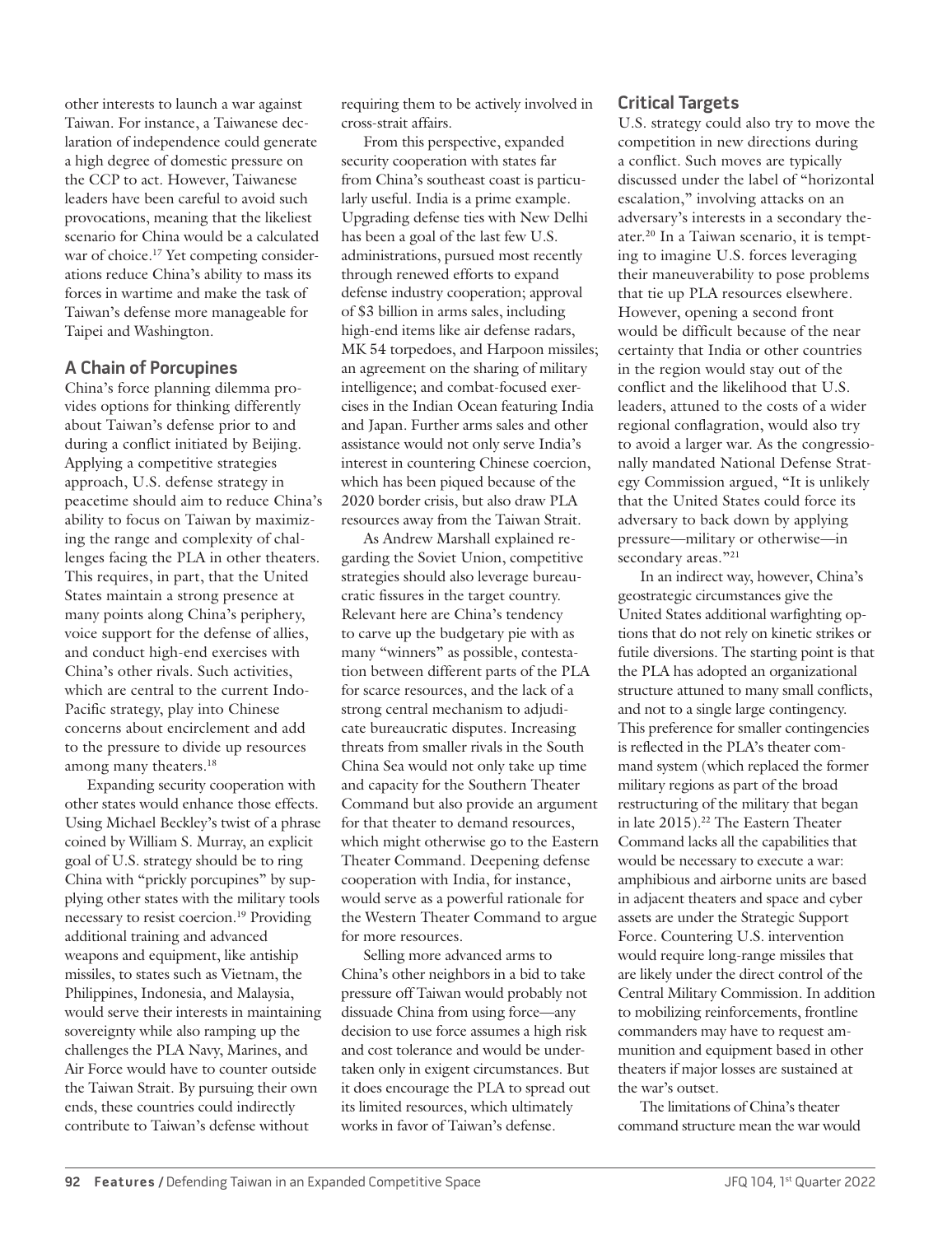be centrally managed, most likely by the Joint Staff Department in Beijing. Logistics operations would rely on a distributed network of depots controlled by the Joint Logistic Support Force in Wuhan.<sup>23</sup> Then, rather than focusing mainly on the Taiwan Strait, U.S. operations should try to sever the command and control and logistics networks critical to Beijing's ability to manage the war (while preserving critical U.S. networks that would be targeted by the PLA). Such operations would leverage what one RAND study deems potential Chinese weaknesses in cyber defense,<sup>24</sup> and may benefit from recent investments, such as the U.S. Army's creation of information operations detachments within its multidomain task force concept, which include both cyber and electronic warfare capabilities.25 Even if the PLA is able to reconstitute those systems, the disruption could frustrate China's decisionmaking process and buy valuable time for U.S. forces to intervene, without the need for kinetic strikes. An added virtue is that this

approach exploits a PLA organizational culture that emphasizes centralization, in contrast to the U.S. "mission command" philosophy of empowering commanders to implement approved policy aims without precise direction and intensive management oversight.

Generating those effects would also benefit from information operations that try to exploit cleavages in Chinese civil-military relations. During a conflict, the PLA would likely argue that it is fully capable of managing the conflict while adequately defending China's security in secondary theaters. However, civilian leaders, prone to years of PLA dissembling and obfuscation, would approach those assurances with at least some skepticism.26 Information operations that raise questions about the PLA's competence—such as misinformation suggesting that key systems may not be completely reliable—would exacerbate those doubts and potentially lead to additional delays as problems are investigated. This would create new opportunities

for U.S. forces to seize the initiative and sustain a higher decision tempo than PLA leadership can operate within.

#### **Conclusion**

Taiwan benefits from regional disturbances, such as the recent clash with India, in direct and indirect ways. The possibility of a conflict with other rivals forces China's constrained resources to be broadly dispersed and its troops trained and equipped for diverse scenarios. Such contingencies have also produced a theater structure not well suited to a war. These are systemic weaknesses for the PLA that could be leveraged to shift the competition to areas beyond the Taiwan Strait, rendering the task of countering Chinese operations in the main theater more manageable. Playing to existing concerns among Chinese strategists, U.S. alliances could be deepened to overextend PLA assets, while critical links in the PLA's command structure could be targeted in a conflict



Sailor stands spy radar system control watch aboard USS Barry during routine transit of Taiwan Strait, September 17, 2021 (U.S. Navy/Justin Stack)